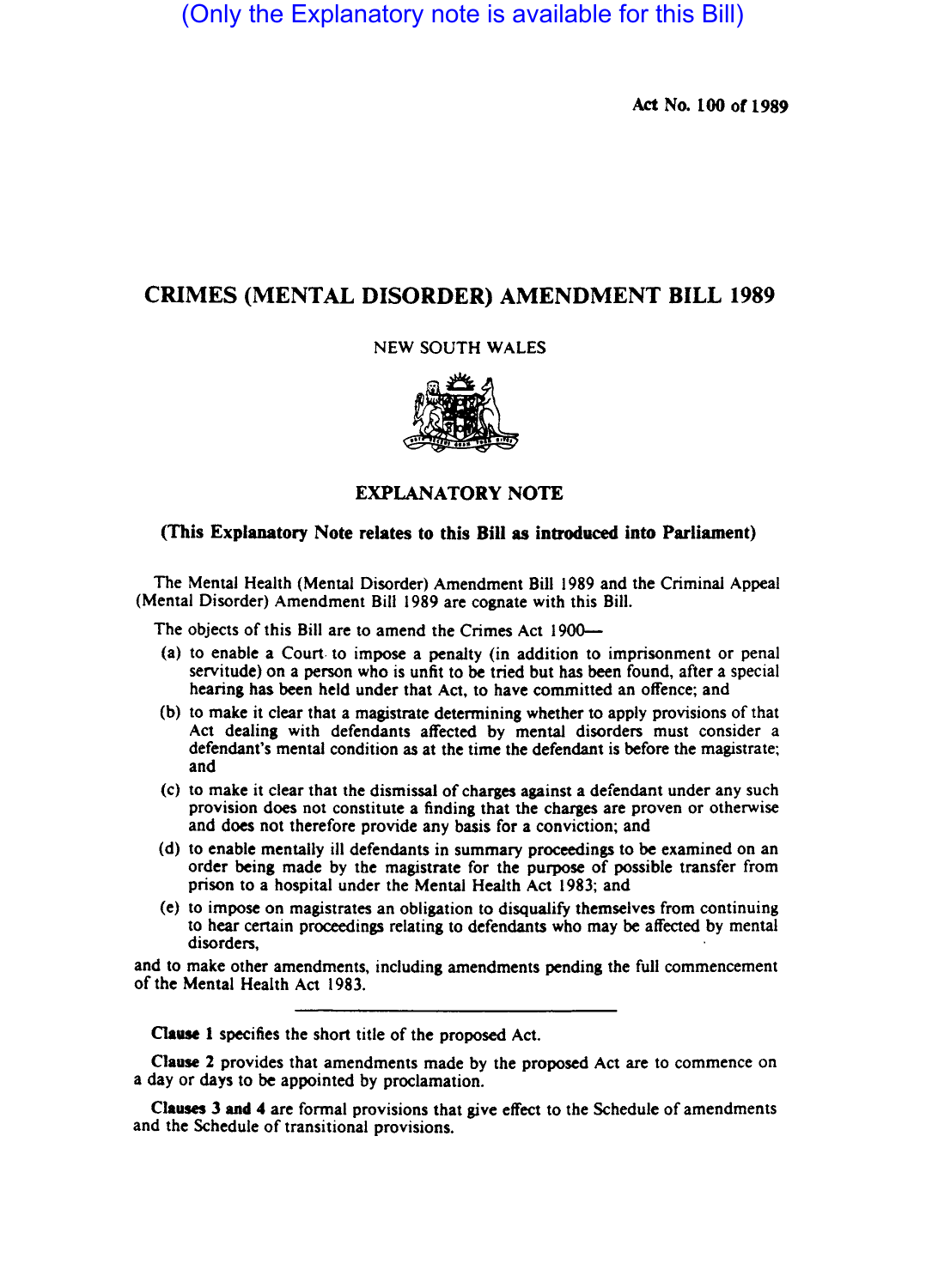*Crimes (Mental Disorder) Amendment 1989* 

## SCHEDULE 1-AMENDMENTS

### Procedure after completion of special hearing

Schedule 1 (2) amends section  $428p$  (Procedure after completion of special hearing)-

- to enable a Court, after holding a special hearing and finding that an accused person who is unfit to be tried committed an offence, to impose any penalty or make any order it might have made if the person had been convicted of the offence in a normal trial; and
- to give a right of appeal against such a penalty or order; and
- to make it clear, in a case where the Court imposes a limiting term, that in calculating such a term the Court may take into account periods already spent in custody or detention and may backdate the commencement of such a term.

## Summary disposal of offences where defendant affected by mental disorder

Schedule I (4) amends section 428u (Application) to make it clear that in applying provisions relating to the summary disposition of matters involving a defendant who may be affected by a mental disorder, a magistrate must consider the defendant's condition as at the time the defendant is before the magistrate.

Schedule 1 (5) (a) and (c) and Schedule 1 (6) (a) and (e) make it clear that-

- provisions relating to the summary disposition by a magistrate of matters involving a defendant affected by a mental disorder may be applied at the commencement of or during the course of a hearing; and
- the dismissal of charges against a defendant under any such provision does not constitute a finding that the charges are proven or otherwise.

Schedule 1 (5) (b) and (6) (b), (c) and (d) cure anomalies which have arisen because section 5, and Part 5, of the Mental Health Act 1983 have not yet commenced.

Schedule I (7) inserts proposed section 428xA (Disqualification of magistrate) which provides that a magistrate who has considered whether a defendant should be dealt with under the provisions relating to defendants affected by mental disorders, and who has declined to apply any of those provisions, shall, on the application of the defendant, disqualify himself or herself from further hearing the proceedings concerned.

# Additional powers of magistrates

Schedule I (8) inserts proposed Chapter 3 (Other powers of magistrates) in Part IIA. The Chapter contains the following provisions:

- Proposed section 428YA (Definition) defines "magistrate" .
- Proposed section 428YB (Transfer of prisoners) enables a magistrate to order that a person to whom the proposed section applies be examined by 2 medical practitioners for the purpose of determining whether to transfer that person from prison to a hospital under the relevant provisions of the Mental Health Act 1983 (being provisions which have commenced).

# Consequential amendments

Schedule 1 (1) and (3) make consequential amendments.